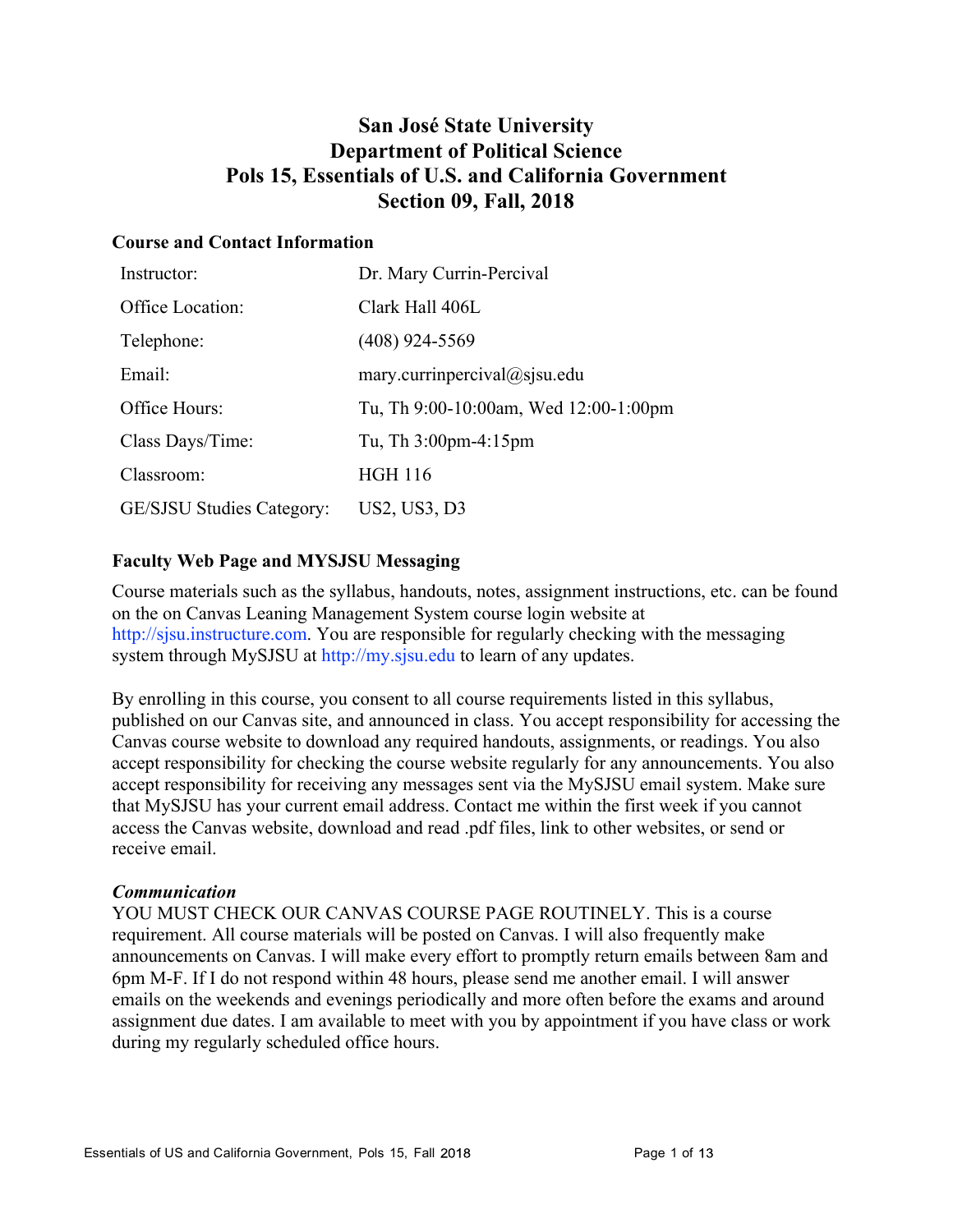You are expected to keep up with these readings and actively participate in our lively class discussions. My office hours are listed at the top of this syllabus. Please do not hesitate to come by during these scheduled times or contact me to schedule an appointment.

### **Course Description**

**From the SJSU Catalog:** Treatment of essentials of U.S. and California government. Satisfies the American institutions requirements in U.S. Constitution (US2) and California Government (US3), and the Core GE requirement in Social Sciences: Social Issues (D3).

**From the SJSU GE Guidelines (S14-5):** In this course, you will be exposed to alternative interpretations of the historical events and political processes that have shaped the social, economic, and political system in which you live. This course will provide a multicultural framework, including both conflict and consensus perspectives, of the choices and options available to individuals and groups in their social, economic and political relations. The focus of the course is the growth of a multicultural society and the interactions, including cooperation and conflict, as these many and varied peoples have dealt with social, economic, and political issues.

### **Web Literacy and Misinformation**

In this class we will learn about web literacy and misinformation. You will learn why misinformation matters and gain strategies, tactics, and tools to discover the truth about the content you see on the web. Some of the skills you will learn include how to assess the reputation of a scientific journal in less than five seconds and how to see if a tweet is from a celebrity or impostor; how to search the text of almost any printed book to verify a quote; how to avoid including confirmation bias into your search terms; how to search for the source of an image; and how to find out who is behind the website you are looking at, and what their agenda is.

We are also interested in the way you currently evaluate information on the web, and the impact of the skills we will teach you. In order to do this, we are asking you to complete a 4-question survey that looks at some information from the web, and gathers your perceptions of it. Then, you will have 2 weeks of instruction on online civic reasoning. After the instruction, you will complete a similar survey that gathers your perceptions. The survey questions will be answered online in Google forms. An anonymous code will be created to match the results of this survey to one that you will take later in the semester. While we will be able to match your survey responses to one another, we will not be able to match your responses to you in any way. We won't know how you responded as an individual, but we will be able to see how effective the instruction was overall. Your participation is voluntary.

### **Political Science Program Learning Outcomes**

Upon completion of the Political Science major program, students should be able to demonstrate the following learning outcomes.

### **PSPLO1: Breadth**

Students should possess a broad knowledge of the theory and methods of the various branches of the discipline.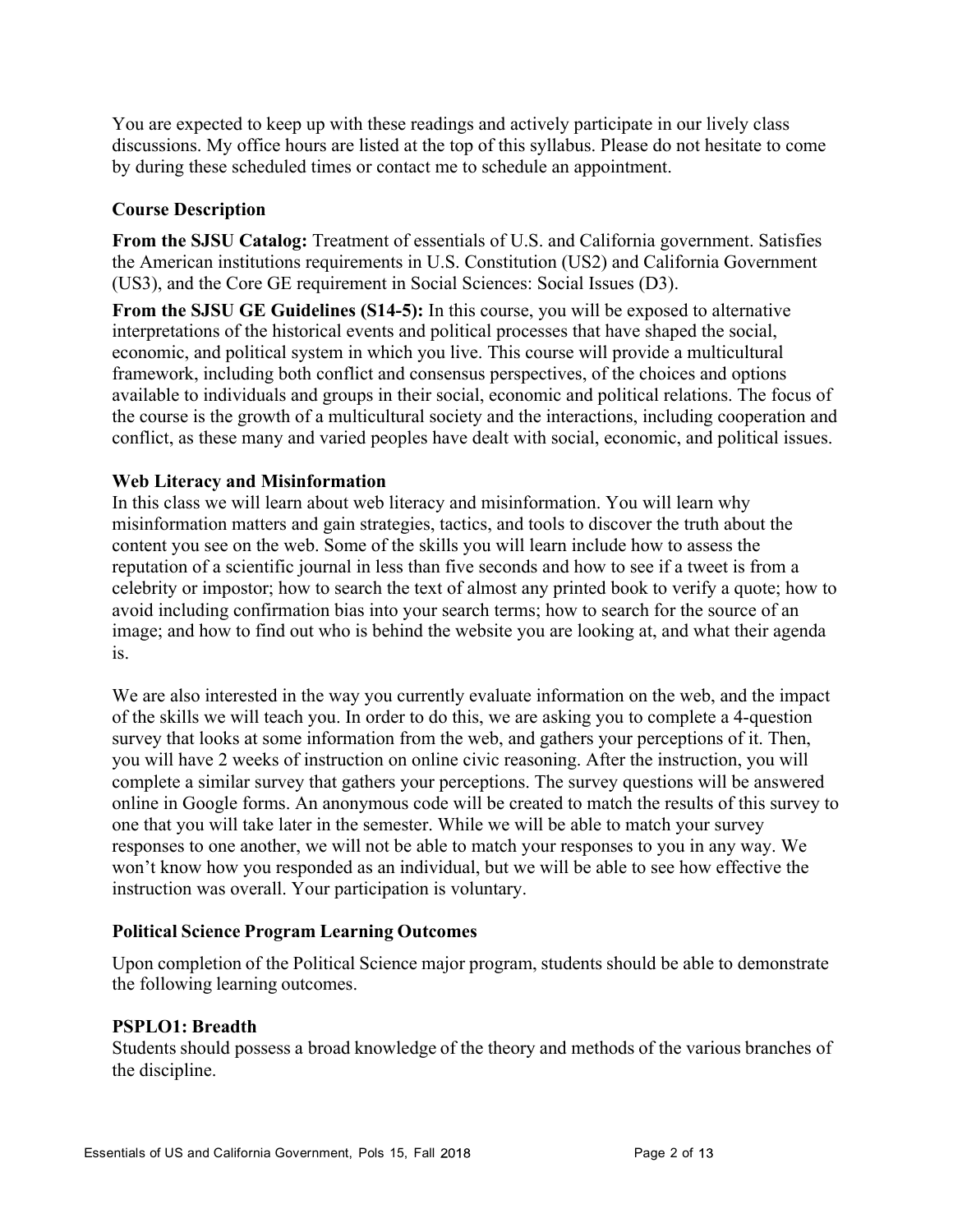### **PSPLO2: Application**

Students should be able to apply a variety of techniques to identify, understand, and analyze domestic and international political issues and organizations.

### **PSPLO3: Disciplinary methods**

Student should be able to formulate research questions, engage in systematic literature searches using primary and secondary sources, have competence in systematic data gathering using library sources, government documents, and data available through electronic sources, should be able to evaluate research studies, and should be able to critically analyze and interpret influential political texts.

### **PSPLO4: Communication Skills**

Students should master basic competencies in oral and written communication skills and be able to apply these skills in the context of political science. This means communicating effectively about politics and/or public administration, public policy, and law.

### **PSPLO5: Citizenship**

Students should acquire an understanding of the role of the citizen in local, state, national, and global contexts and appreciate the importance of lifelong participation in political processes.

### **GE Learning Outcomes (GELO)**

### **Upon successful completion of this course, students will be able to:**

- 1. **GELO 1 (US2):** Explain how political decisions are made, their consequences for individuals and society, and how individuals and groups may affect the decision-making process. Analyze the meaning and content of the democratic process as it has evolved in the United States and California, and describe the foundations of the political system and the evolving institutions of government, the links between the people and government, and the operations of California government. **Assessed by the midterm and final exams, and quizzes 1 and 2.**
- 2. **GELO 2 (US3):** Identify the tools of political action and collective decision-making at the local, state, national, and global level, and articulate the values and assumptions that inform their civic engagement. **Assessed by the midterm and final exams, and quizzes 1 and 2.**
- 3. **GELO 3 (D3):** Place contemporary developments in cultural, historical, environmental, and spatial contexts. **Assessed by the final exam, quizzes 3 and 4.**
- 4. **GELO 4 (D3):** Identify the dynamics of ethnic, cultural, gender/sexual, age-based, class, regional, national, transnational, and global identities and the similarities, differences, linkages, and interactions between them. **Assessed by quiz 3, the ideology typology reflection paper, and the final exam.**
- 5. **GELO 5 (D3):** Evaluate social science information, draw on different points of view, and formulate applications appropriate to contemporary social issues. **Assessed by the ideology typology reflection paper and the final exam.**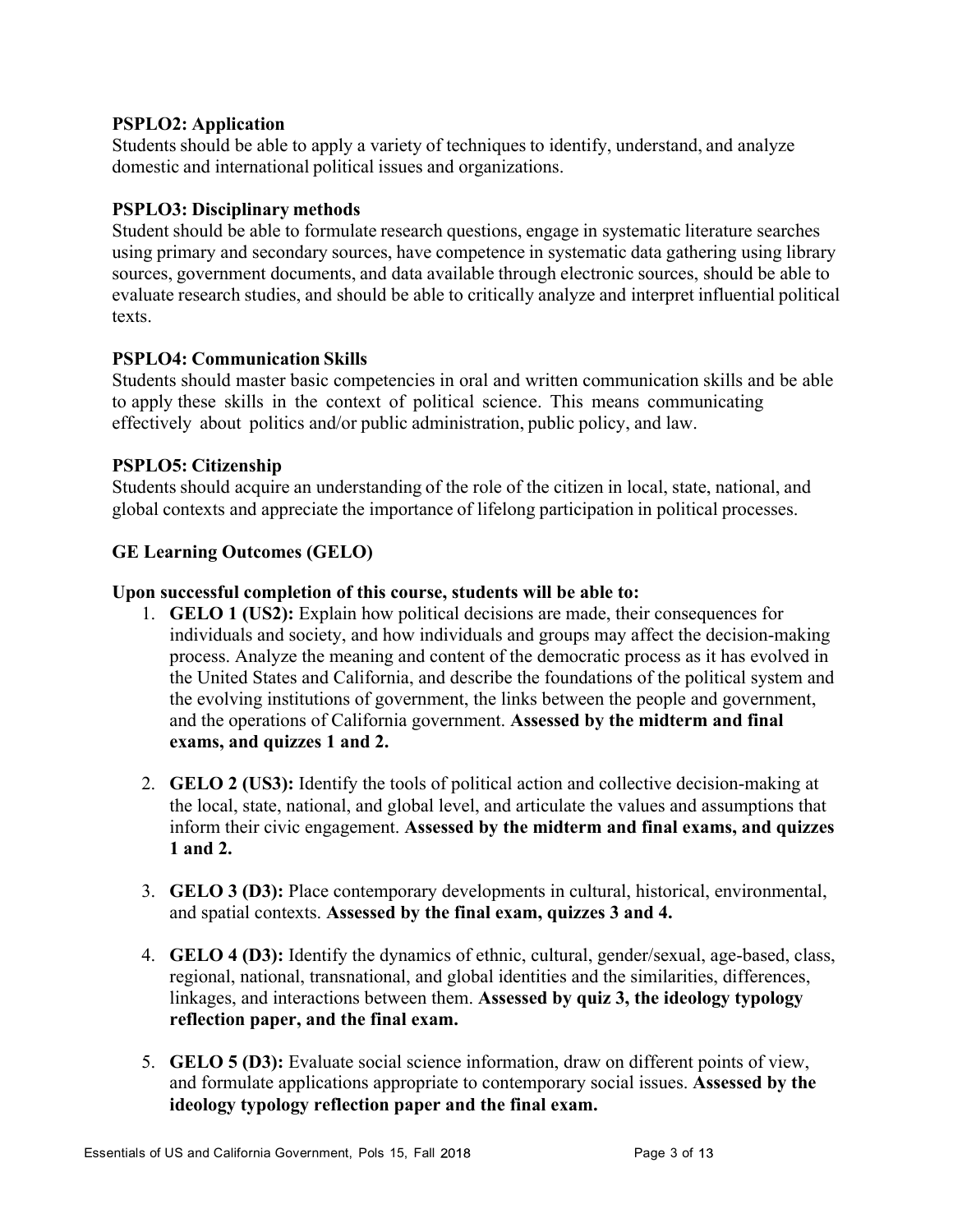6. **GELO 6 (D3)** Apply multidisciplinary material to a topic relevant to policy and social action at the local, national, and/or international levels. **Assessed by the final exam.**

### **Required Texts/Readings**

Samuel Kernell, Gary C. Jacobson, Thad Kousser, and Lynn Vavreck. (2018). *The Logic of American Politics,* 8th ed. Sage, CQ Press.

*Guide to California Government*, 16<sup>th</sup> ed. (2015). League of Women Voters of California.

Both texts are required and available at the Spartan Bookstore. You may purchase or rent textbooks for this course. You may use either print or electronic versions of the texts.

### **Other technology/equipment/material**

You will need access to a computer to complete your ideology typology reflection paper (see description later in this syllabus).

Computer labs and other resources for student use are available in: Associated Students Print & Technology Center at http://as.sjsu.edu/asptc/index.jsp on the Student Union (East Wing 2nd floor Suite 2600)

The Spartan Floor at the King Library at http://library.sjsu.edu/about/spartan-floor Student Computing Services at http://library.sjsu.edu/student-computing-services/studentcomputing-services-center

Computers at the Martin Luther King Library for public at large at https://www.sjpl.org/wireless

### **Library Liaison**

The library liaison for Political Science is available to answer questions and provide one-onone help using the library for research. His name and contact info is: Paul Kauppila, Librarian (Political Science Liaison). He can be reached by telephone (408) 808-2042 or by email Paul.Kauppila@sjsu.edu.

### **Course Requirements and Assignments**

The University Policy S16-9, Course Syllabi (http://www.sjsu.edu/senate/docs/S16-9.pdf) requires the following language to be included in the syllabus:

"Success in this course is based on the expectation that students will spend, for each unit of credit, a minimum of 45 hours over the length of the course (normally three hours per unit per week) for instruction, preparation/studying, or course related activities, including but not limited to internships, labs, and clinical practica. Other course structures will have equivalent workload expectations as described in the syllabus."

### *Plagiarism Tutorial (5 points) 8/30 8;00pm*

You must pass all of the modules of this tutorial with a score of at least 75%. If you complete the quiz on time and earn at least 75%, you will receive 5 points for the plagiarism quiz. Please note the following: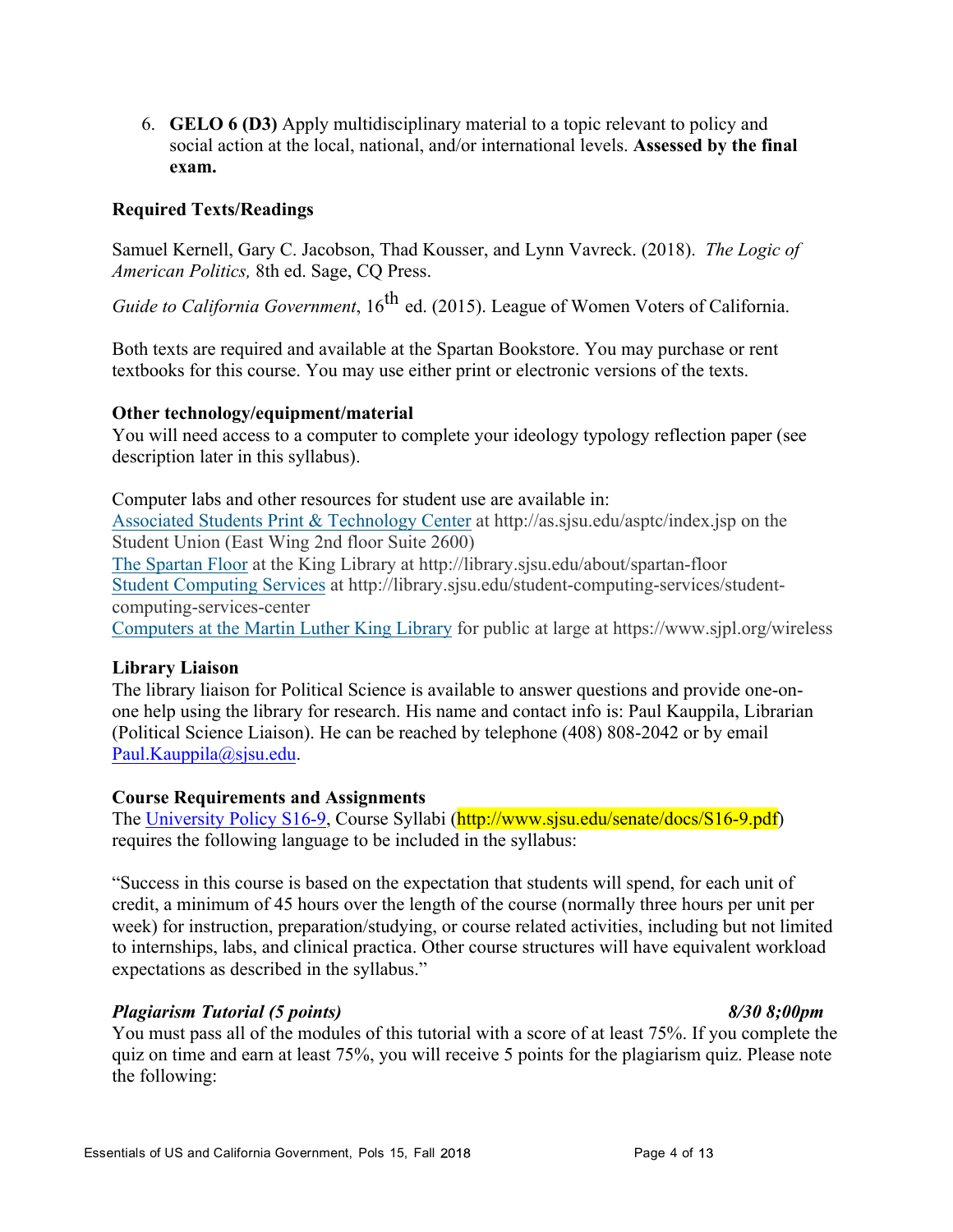- 1. The plagiarism tutorial is a requirement for the ideology typology reflection paper. I will not accept your paper until you submit your tutorial results (with at least  $75\%$ score) to me.
- 2. You must email your plagiarism tutorial results to me at mary.currinpercival@sjsu.edu.
- 3. The library will not send your results to me. You must forward to me the results the library sends to you. **Please send me the email with the quiz results that the library sends to you.** It will have your name, your email address, your date of completion, your score for each question, and your total score. Do not send a screenshot of your quiz results. Forwarding to me the email ensures we both have a copy that includes your information.
- 4. The quiz completion date is not the date of submission. The date I receive your email is the date of submission. Hard copies will not be accepted. The plagiarism quiz results are due by **8pm, Thursday, 8/30/18.** Late quizzes will be penalized one point per day, beginning at 8:01pm, Thursday, 8/30/18.
- 5. The tutorial can be found here: http://tutorials.sjlibrary.org/tutorial/plagiarism/index.htm

# *Syllabus Quiz (5 points) 8/28 8:00pm*

The syllabus quiz is worth 5 points. There will be ten questions on the quiz; each question is worth ½ point. The syllabus quiz can be found on Canvas and is due at **8pm on Tuesday, 8/28.**  Late quizzes will be penalized one point per day, beginning at 8:01pm, Tuesday, 8/28. The questions are designed to encourage you to read the syllabus thoroughly. You will be able to find every answer in our course syllabus.

### *Midterm Exam (100 points) 10/18 3:00pm*

The midterm exam will cover the material learned in the first half of the course and will consist of a multiple-choice section worth 50 points (25 questions; 2 points each) and an essay section (1 essay worth 50 points each). You may use two pages  $(8 \frac{1}{2} \times 11)$  inches, doubled-sided) of handwritten notes during the midterm exam. No books, electronic devices, typed or photocopied notes may be used during the exam. Make-ups will only be allowed in accordance with the make-up policy described later in this syllabus. The midterm will be held on October  $18<sup>th</sup>$  at 3:00pm.

# *In-Class Quizzes (40 points) multiple assignment dates*

There will be four in-class quizzes (worth 10 points each) covering the assigned readings. See the course schedule for quiz dates. Quizzes will generally be multiple choice, true/false, fill-inthe-blank, and/or short-answer. The quizzes are open-book and open notes. No electronic devices may be used for the quizzes, with the exception of etextbooks. No electronic notes may be used. **If you choose to type your notes, print them in order to use them for the quizzes.** Quizzes are designed to help prepare you for the midterm and final exams.

# *Ideology Typology Reflection Paper (100 points) 11/15 4:15pm*

This is an exciting writing assignment that gives you the opportunity to think critically about your own background and how your life events and environment have affected the way you view the political world. A detailed prompt will be available on Canvas. The Ideology Typology Reflection Paper is a 1000-word reflection and research essay which will incorporate at least four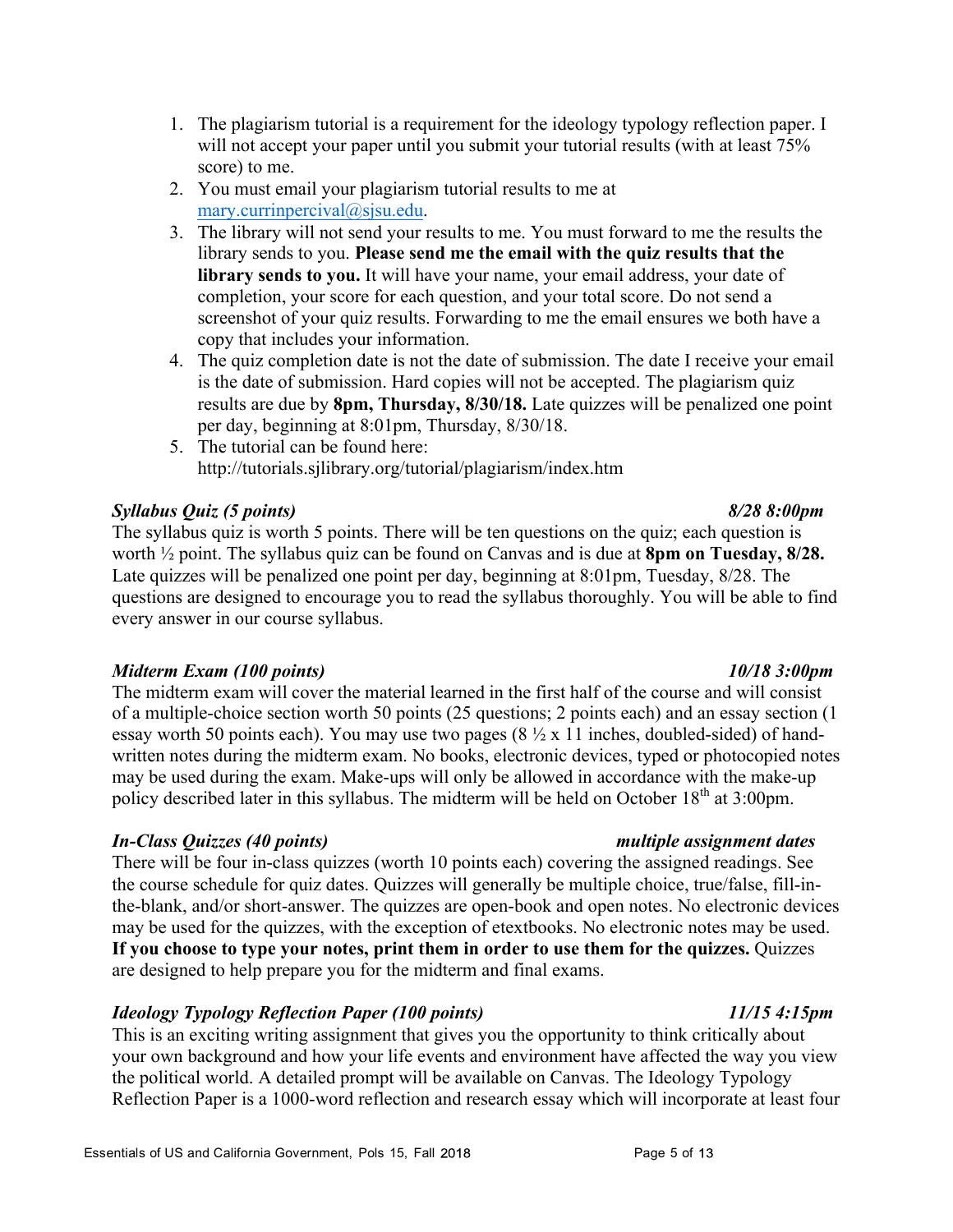academic peer-reviewed sources. You may use the Kernell, et al. textbook as one of your sources for this paper. This paper is due at the end of class on November  $15<sup>th</sup>$ . Please note that the paper must be submitted in two formats: hard copy and electronically on Canvas. I will grade the hard copy; however, the electronic copy will be submitted via Canvas and Turnitin software. The two formats must be identical in order for your paper to be considered submitted. The late period begins at 4:16pm on November 15, 2018.

Only PDFs of the paper will be accepted. You can save Word Docs and Google Docs as PDFs. Please see me at least 24 hours before the due date if you need assistance with this. The paper prompt will have specific questions you should address within the paper. We'll review this assignment in detail in class.

\*\*\*\*IMPORTANT\*\*\*\* You must complete and pass (with at least 75% total grade) the plagiarism tutorial in order for your paper to be accepted for this course. I will not accept the paper until you have forwarded the email the library sent to you with your plagiarism tutorial results. See the link in this syllabus. Even if you failed to complete the plagiarism tutorial in time to earn points on the tutorial, you must still complete it in order to submit the paper for this course.

### *Final Exam (100 points) 12/17 2:45pm*

The in-class final exam is worth 100 points and will consist of 25 multiple-choice questions (worth 2 points each) and an essay (worth 50 points). You may use two pages  $(8 \frac{1}{2} \times 11)$  inches, doubled-sided) of hand-written notes during the final exam. No books, electronic devices, typed or photocopied notes may be used during the exam. **The final exam is scheduled for Monday, December 17th 2:45pm-5:00pm.** You will need a T&E 200 scantron form, a #2 pencil, a large greenbook, and a pen for the final exam.

### **Final Examination or Evaluation**

As described in the section above, the in-class final exam will cover the material learned in the second half of the course and will include a multiple-choice section (25 questions worth 2 points each and an essay section worth 50 points). The final exam is on **Monday, December 17th 2:45pm-5:00pm** and will be held in HGH 116. A study guide will be provided on Canvas one week before the final exam. You may use two pages  $(8\sqrt{2} \times 11)$  inches, doubled-sided) of handwritten notes during the final exam. No books, electronic devices, typed or photocopied notes may be used during the exam. You need a T&E 200 scantron (the large sheet with the blue round bubbles), a #2 pencil, a large green book, and a pen for the final exam.

### **Grading Policy**

NOTE that University policy F69-24 at http://www.sjsu.edu/senate/docs/F69-24.pdf states that "Students should attend all meetings of their classes, not only because they are responsible for material discussed therein, but because active participation is frequently essential to insure maximum benefit for all members of the class. Attendance per se shall not be used as a criterion for grading."

### **Grading Information**

The prompt will be posted on Canvas. Your ideology typology reflection paper grade will be based upon the following: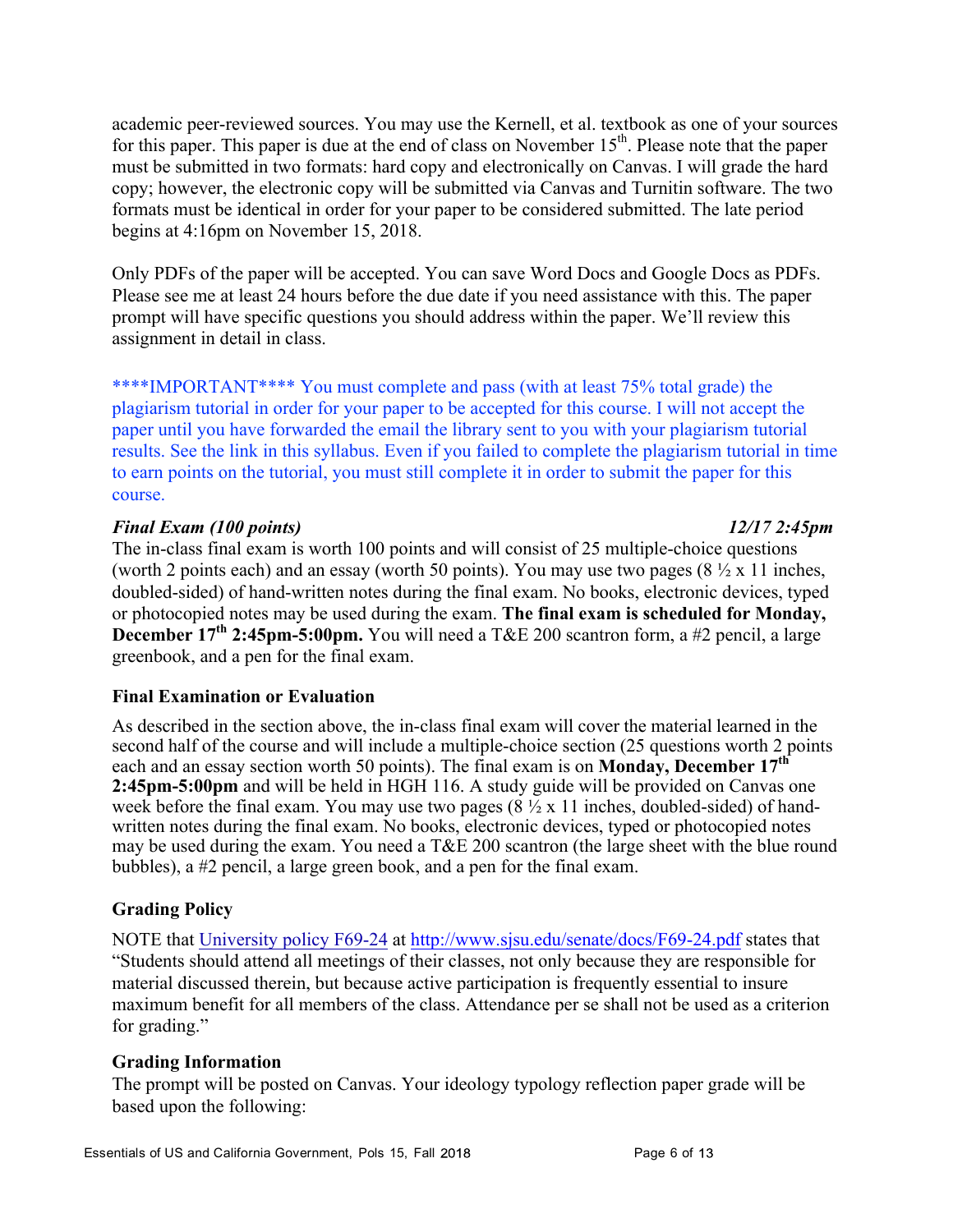- 1) how well the assignment addresses the points/questions in the prompt
- 2) the quality of arguments and conclusions-are these logical and backed up by research in political science and related disciplines?
- 3) the quality (and appropriate quantity) of the sources cited as well as the proper use of APA or APSA formatting
- 4) the quality of the writing

There will be specific questions in the prompt that must be addressed. Failure to adequately address these questions will result in a loss of points. There is a specific source requirement for each assignment to ensure that your work is grounded in political science research. If your work does not meet the source requirements, you will not receive a passing grade on the assignment. I am happy to meet with you to assist in this area. Please also contact our research librarian.

Failure to consistently and correctly adhere to either APSA or APA citation format will result in up a letter grade penalty. Failure to cite sources will result in a failing grade (please see the university's policy on plagiarism).

Feel free to see me in office hours or make an appointment with me to go over questions about your paper or to review a rough draft. I cannot read paper drafts by email. I encourage you to get started early on your paper.

Your final grade will be calculated as follows. You may keep track of your grade in the class on the CANVAS course website.

|                                    | Points |
|------------------------------------|--------|
| Plagiarism Tutorial                |        |
| Syllabus Quiz                      |        |
| Midterm Exam                       | 100    |
| In-Class Quizzes                   | 40     |
| Ideology Typology Reflection Paper | 100    |
| Final Exam                         | 100    |
| Total                              | 350    |

Your final grade will be calculated by dividing your total points by 350. For example, consider the following: Total points = 328. 328/350= .937=93.7%. Using the scale below, this individual would be assigned an A.

Final letter grades for the course will be assigned based on the following scale:

| $100\% - 98 = A +$ | $97-93\% = A$       | $92\% - 90\% = A$   | $89\% - 87\% = B +$ |
|--------------------|---------------------|---------------------|---------------------|
| $86\% - 83\% = B$  | $82\% - 80\% = B$   | $79\% - 77\% = C +$ | $76\% - 73\% = C$   |
| $72\% - 70\% = C$  | $69\% - 67\% = D +$ | $66\% - 63\% = D$   | $62\% - 60\% = D$   |
| $59\%$ or less = F |                     |                     |                     |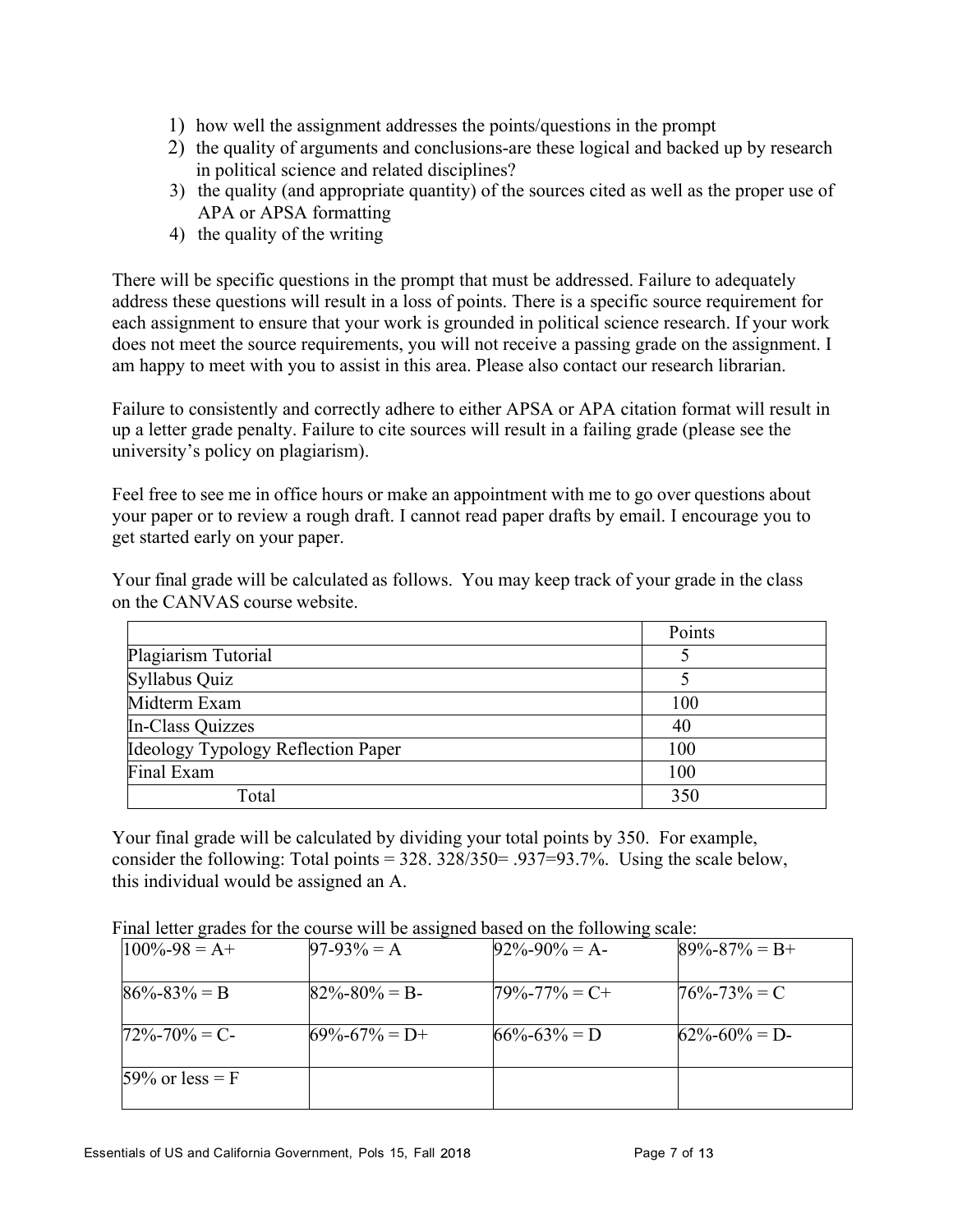### **Extra credit**

There will be occasional extra credit opportunities offered in class. They **will not be announced in advance.** These usually consist of group research and short write-ups on the topics of the day.

You will also have an opportunity to watch a documentary, attend a political talk, or attend political event and write a short response paper for extra credit added to your midterm exam. I will elaborate upon this (and announce events and talks) later in the semester.

Make-up extra credit opportunities will only be offered in accordance with the make-up policy below.

### **Make-up/Late Policy**

There are no make-up exams, quizzes, papers, or extra credit without appropriate documentation (serious medical illness or serious medical emergency, religious holiday, pre-approved university-sanctioned event or activity, military orders, family emergency) that you were unable to complete the assignment on time or participate in class. Please note the dates of the assignments and quizzes and let me know if you have a university-sanctioned event (with documentation) within the first two weeks of the course.

If you are seriously ill, you must notify me as soon as possible by email or on my office phone that you will be unable to complete an assignment on time. Except in cases of documented medical emergency, you MUST notify me **before** the scheduled assignment. Out of fairness to your colleagues, work, missing an alarm, and generally not feeling well will not be accepted excuses for missing assignments or extra credit opportunities. Be certain you schedule all of our assignments right away. If you have a vacation or social obligation, considering taking this course during another session, as these types of events do not fall under the make-up policy. Do not schedule job interviews or other events on assignment days. Late papers will be graded; however, late papers will be penalized one letter grade for 24-hour period they are late.

### **Classroom Protocol**

### *Cell phones, laptops, and other electronic devices*

You are welcome to keep your cell phone on vibrate for emergency messages. Please keep it out of sight so you are able to stay focused on our class. I prefer a laptop-free classroom, except on designated dates. If you prefer to take notes only on your laptop or other electronic device, you must sit in the front two rows of the classroom only. Please reserve the front row for students using laptops. You **may not use typed notes** during the exams, regardless of your notetaking style in class. **Only two pages (8 ½ x 11 inches, double-sided) of handwritten notes will be allowed during the midterm and final exams. Please be certain you are clear on this policy.**

### *Attendance and participation*

It is expected that you will attend class regularly. If you miss class, please notify me as soon as possible. It is your responsibility to find out what you missed. Please come to class on time. If you are late, please do not be disruptive. If you know that you need to leave early, let me know before class and sit near the door. Every student is expected to participate in class discussion regularly. The class is more enjoyable and lively when we are all participating.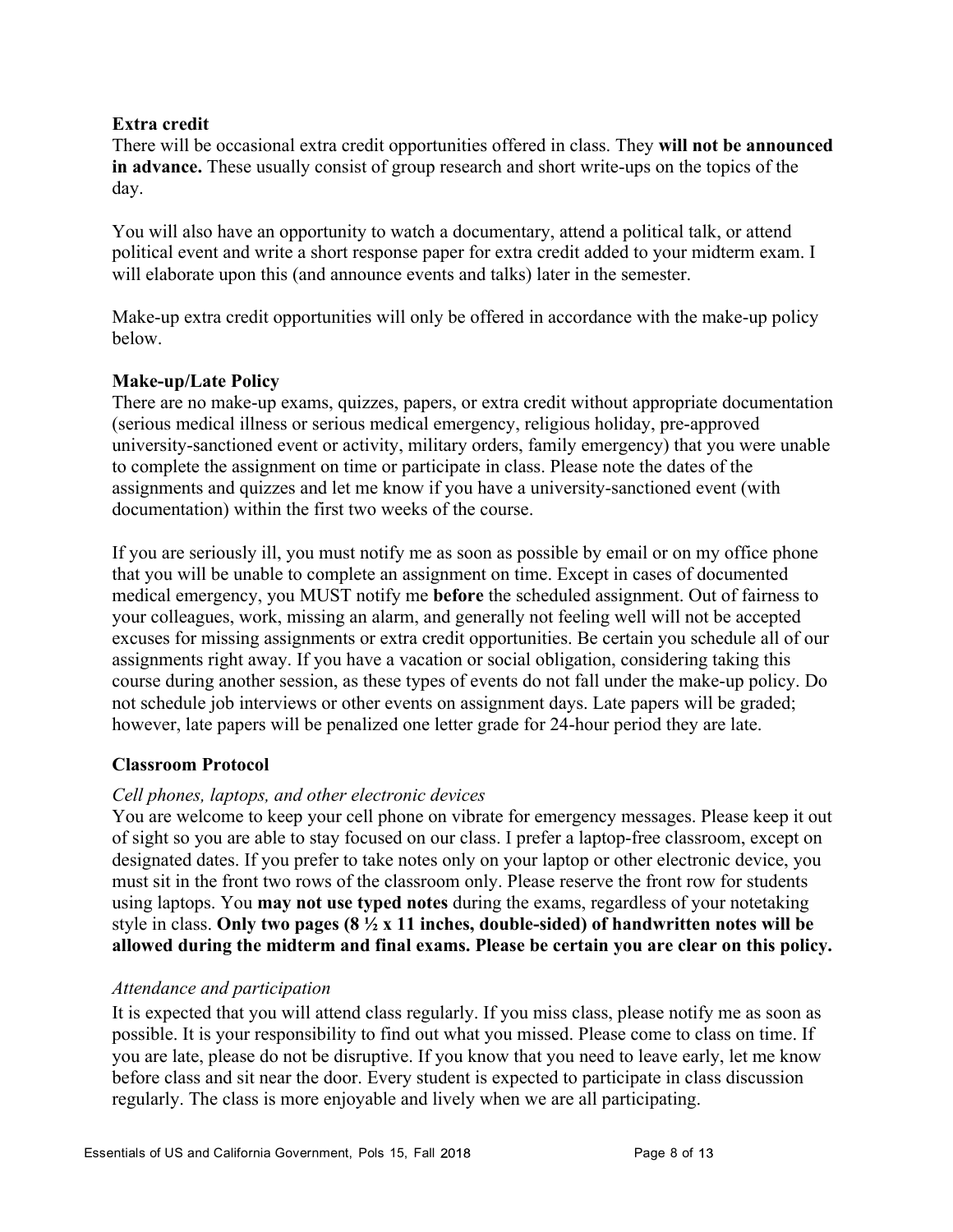### **Consent for Recording of Class and Public Sharing of Instructor Material**

University Policy S12-7, requires students to obtain instructor's permission to record the course and the following items to be included in the syllabus:

- § "Common courtesy and professional behavior dictate that you notify someone when you are recording him/her. **You must obtain the instructor's permission to make audio or video recordings in this class.** Such permission allows the recordings to be used for your private, study purposes only. The recordings are the intellectual property of the instructor; you have not been given any rights to reproduce or distribute the material."
- § It is suggested that the greensheet include the instructor's process for granting permission, whether in writing or orally and whether for the whole semester or on a class by class basis.
- In classes where active participation of students or guests may be on the recording, permission of those students or guests should be obtained as well.
- § "Course material developed by the instructor is the intellectual property of the instructor and cannot be shared publicly without his/her approval. **You may not publicly share or upload instructor generated material for this course such as exam questions, lecture notes, or homework solutions without instructor consent."**

You **may not** make audio or video recordings in this class without my written permission. You must also obtain the explicit permission of every student in the class in order to record lectures. Do not distribute any assignments, quizzes, exams, prompts, or materials provided to you on Canvas or in class from this course without my explicit permission. Violation of these policies will be reported to the Office of Student Conduct and Ethical Development. Notetaking services can be obtained for students with disabilities. Please see me in the first week of the course so we can set this up as soon as possible.

### **University Policies**

Per University Policy S16-9, university-wide policy information relevant to all courses, such as academic integrity, accommodations, etc. will be available on Office of Graduate and Undergraduate Programs' Syllabus Information web page at http://www.sjsu.edu/gup/syllabusinfo/"

### **Academic integrity**

Your commitment, as a student, to learning is evidenced by your enrollment at San Jose State University. The University Academic Integrity Policy F15-7 requires you to be honest in all your academic course work. Faculty members are required to report all infractions to the office of Student Conduct and Ethical Development. Visit the Student Conduct and Ethical Development website for more information.

### **SJSU Counseling and Psychological Services**

The SJSU Counseling and Psychological Services is located on the corner of 7th Street and San Carlos in the new Student Wellness Center, Room 300B. Professional psychologists, social workers, and counselors are available to provide confidential consultations on issues of student mental health, campus climate or psychological and academic issues on an individual, couple, or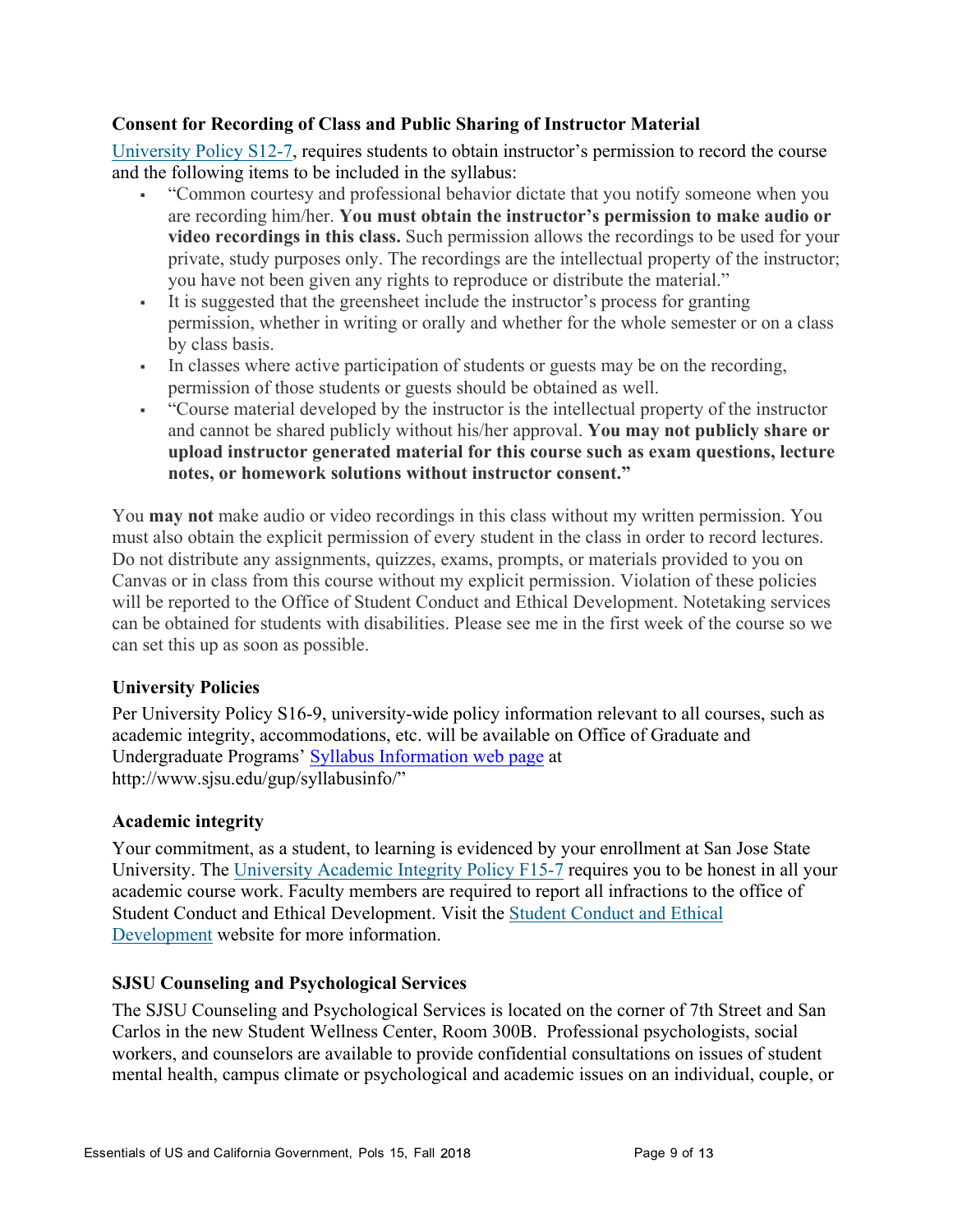group basis. To schedule an appointment or learn more information, visit Counseling and Psychological Services website at http://www.sjsu.edu/counseling

### **Political Science Department Writing Policy**

Students of political science should develop the ability to write in clear, grammatical English. Spelling and grammar count! Students must take care that appropriate citations are used. Direct quotations must be so indicated with quotation marks. Ideas from others must also be referenced. Failure to cite your sources constitutes academic misconduct, which carries with it serious sanctions. A tutorial on citations is available at http://libguides.sjsu.edu/writeandcite.The SJSU Writing Center is located in Clark Hall, Suite 126. All Writing Specialists have gone through a rigorous hiring process, and they are well trained to assist all students at all levels within all disciplines to become better writers. In addition to one-on-one tutoring services, the Writing Center also offers workshops every semester on a variety of writing topics. To make an appointment or to refer to the numerous online resources offered through the Writing Center visit http://www.sjsu.edu/writingcenter/

# **Pols 15B, Section 09/ Essentials of US and California Government, Fall 2018**

# **Course Schedule**

*The schedule below is subject to change with fair notice (provided in class, by email, or on Canvas).* 

| Week           | Date         | <b>Topics, Readings, Assignments, Deadlines</b>                                                                         |
|----------------|--------------|-------------------------------------------------------------------------------------------------------------------------|
| 1              | Tues 8/21    | Introduction to course                                                                                                  |
|                |              | Review course Canvas site                                                                                               |
|                |              | <b>Read:</b> Course Syllabus                                                                                            |
|                |              | <b>Assignment:</b> online plagiarism tutorial and quiz at:                                                              |
|                |              | http://tutorials.sjlibrary.org/tutorial/plagiarism/index.htm                                                            |
|                |              | <b>Assignment:</b> Syllabus quiz on Canvas.                                                                             |
|                |              | *Follow the link to read the SJSU Academic Integrity Policy when<br>completing both of these assignments.*              |
| 1              | Thurs $8/23$ | The Logic of American Politics, Political Ideology, Political<br>Socialization                                          |
|                |              | Read: Kernell, et al. chapter 1                                                                                         |
| $\overline{2}$ | Tues 8/28    | The Declaration of Independence; The Articles of Confederation                                                          |
|                |              | Read: Kernell, et al. chapter 2, Appendix 2                                                                             |
|                |              | <b>Assignment:</b> Syllabus quiz (on Canvas) must be completed by 8pm<br>tonight. Late period begins at 8:01pm tonight. |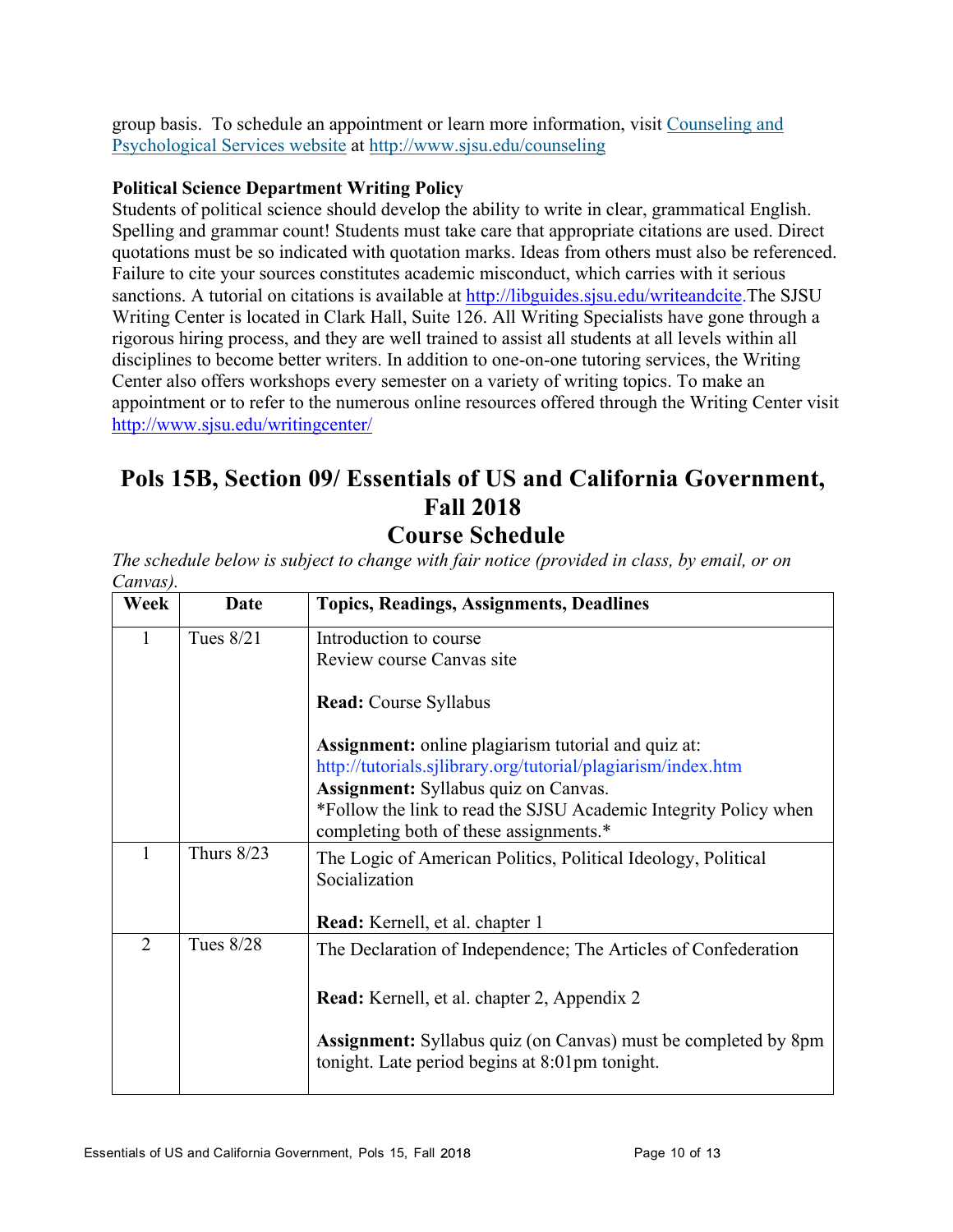| Week           | Date              | <b>Topics, Readings, Assignments, Deadlines</b>                                                                                                                                                      |
|----------------|-------------------|------------------------------------------------------------------------------------------------------------------------------------------------------------------------------------------------------|
| $\overline{2}$ | <b>Thurs 8/30</b> | The Constitution                                                                                                                                                                                     |
|                |                   | <b>Read:</b> Kernell, et al. chapter 2, Appendix 4 & 5                                                                                                                                               |
|                |                   | <b>Assignment:</b> Plagiarism quiz results due (forward your results<br>from the MLK Library to me at mary curringercival@sjsu.edu) no<br>later than 8pm tonight. Late period begins 8:01pm tonight. |
| $\overline{3}$ | Tues, Sept 4      | The Constitution                                                                                                                                                                                     |
|                |                   | Read: Kernell, et al. chapter 2, Appendix 4 & 5                                                                                                                                                      |
| $\overline{3}$ | Thurs, Sept 6     | Federalism                                                                                                                                                                                           |
|                |                   | Read: Kernell, et al. chapter 3                                                                                                                                                                      |
| $\overline{4}$ | Tues, Sept 11     | U.S. Congress                                                                                                                                                                                        |
|                |                   | Read: Kernell, et al. chapter 6                                                                                                                                                                      |
| $\overline{4}$ | Thurs, Sept 13    | U.S. Congress                                                                                                                                                                                        |
|                |                   | Read: Kernell, et al. chapter 6                                                                                                                                                                      |
|                |                   | Assignment: Quiz #1 today at the beginning of class                                                                                                                                                  |
| 5              | Tues, Sept 18     | U.S. Presidency                                                                                                                                                                                      |
|                |                   | Read: Kernell, et al. chapter 7                                                                                                                                                                      |
| 5              | Thurs, Sept 20    | California Legislative and Executive Branches                                                                                                                                                        |
|                |                   | <b>Read:</b> Guide to California Government, chapters 4-5                                                                                                                                            |
| 6              | Tues, Sept 25     | Voting, Campaigns and Elections                                                                                                                                                                      |
|                |                   | Read: Kernell, et al. chapter 11                                                                                                                                                                     |
| 6              | Thurs, Sept 27    | Voting, Campaigns and Elections                                                                                                                                                                      |
|                |                   | Read: Kernell, et al. chapter 11                                                                                                                                                                     |
|                |                   | Assignment: Quiz #2 today at the beginning of class                                                                                                                                                  |
| $\overline{7}$ | Tues, Oct 2       | Web Literacy and Misinformation                                                                                                                                                                      |
|                |                   | <b>Read:</b> Readings on Canvas                                                                                                                                                                      |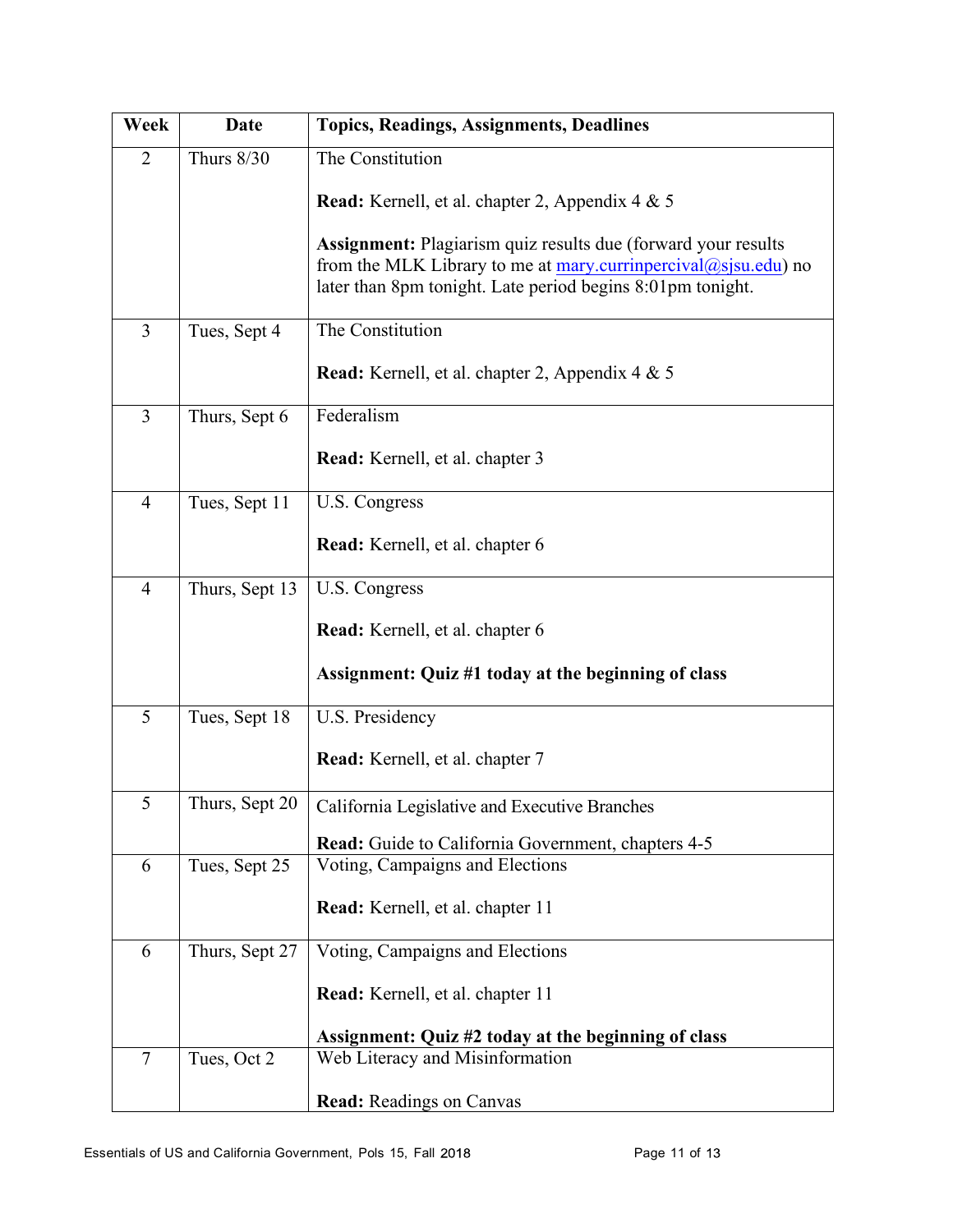| Week           | Date          | <b>Topics, Readings, Assignments, Deadlines</b>                                   |
|----------------|---------------|-----------------------------------------------------------------------------------|
| $\overline{7}$ | Thurs, Oct 4  | Web Literacy and Misinformation<br>Voting, Campaigns, and Elections in California |
|                |               | Read: Guide to California Government, chapters 1-3                                |
| 8              | Tues, Oct 9   | Web Literacy and Misinformation<br>Paper check-in meetings                        |
| 8              | Thurs, Oct 11 | Paper check-in meetings                                                           |
| 9              | Tues, Oct 16  | The Bureaucracy                                                                   |
|                |               | Read: Kernell, et al. chapter 8                                                   |
| 9              | Thurs, Oct 18 | <b>Midterm Exam in class</b>                                                      |
| 10             | Tues, Oct 23  | The Federal Judiciary                                                             |
|                |               | Read: Kernell, et al. chapter 9                                                   |
| 10             | Thurs, Oct 25 | The Federal Judiciary                                                             |
|                |               | Read: Kernell, et al. chapter 9                                                   |
| 11             | Tues, Oct 30  | The California Judiciary                                                          |
|                |               | Read: Guide to California Government, chapter 6                                   |
| 11             | Thurs, Nov 1  | Civil Rights                                                                      |
|                |               | Read: Kernell, et al. ch. 4                                                       |
| 12             | Tues, Nov 6   | Civil Rights                                                                      |
|                |               | Read: Kernell, et al. ch. 4                                                       |
| 12             | Thurs, Nov 8  | Civil Rights                                                                      |
|                |               | Read: Kernell, et al. ch. 4                                                       |
| 13             | Tues, Nov 13  | Civil Liberties                                                                   |
|                |               | Read: Kernell, et al.ch. 5                                                        |